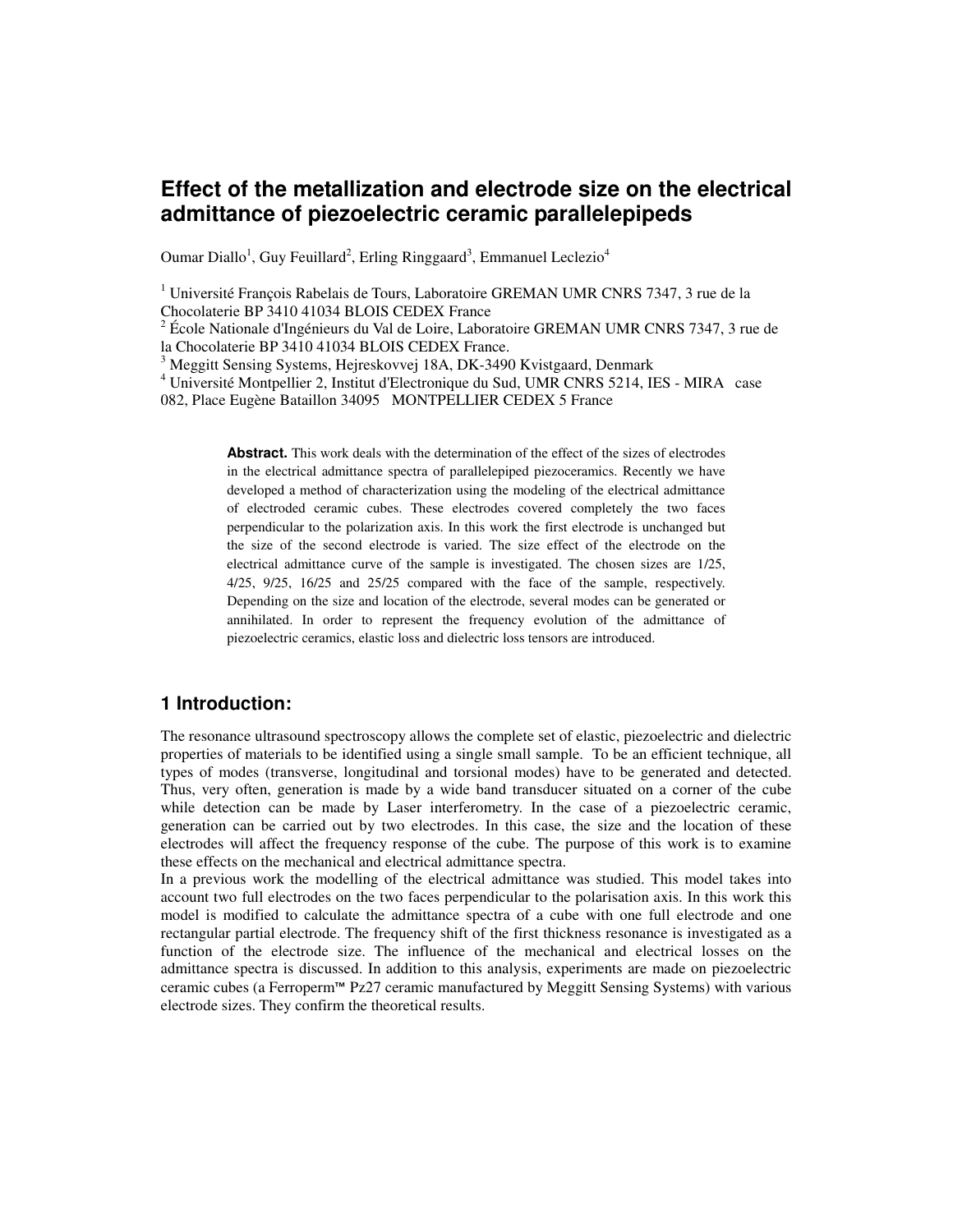### **2 Theoretical approaches**

#### **2.1 Electrical admittance modelling**

The electrical admittance of an electroded piezoceramic cube is given by [1], [2]:

$$
Y = j\omega \sum_{\mu} \frac{Q_{\mu}^{\omega} Q_{\mu}^{\omega}}{\omega_{\mu}^{2} - \omega^{2}} + j\omega \underline{C}^{s}
$$
 (1)

where . is the charge quantity on the surface of the electrode and is a term including both mechanical and electrical losses that lead to a real part for the admittance,  $\mu$  is the number of the mode and is the clamped capacitance between the top and the bottom electrode.

$$
C^{S} = \varepsilon_{33}^{S} \frac{A}{2L_{3}} \tag{2}
$$

To calculate the electrical admittance of a piezoelectric cube with one partial electrode, we determine at first the eigenfrequencies of the system, the clamped capacitance and the charge quantity in each case. The charge calculation expression is given by Holland in [2].

#### **2.2 Calculation of the eigenfrequencies of the system**

The eigenfrequencies and vibration modes of the parallelepiped are first identified thanks to the procedure proposed in [3]. The stationary points of system are sought by minimizing the Lagrangian of the system. The mechanical displacements,*,* and the electrical potential, , inside the sample are expressed through the Rayleigh-Ritz method as a linear combination of trial functions  $\psi_n$  and  $\varphi_r$ . This leads to the following eigenvalue problem [3-6]

$$
(I + (\Omega - A)(A - 2B)^{-1}(\Omega - A)^t)a = \rho \omega^2 a,
$$
  

$$
b = (A - 2B)^{-1}(\Omega - A)^t a.
$$
 (3)

 $\Gamma$ ,  $\Omega$ , and  $\Lambda$  are respectively elastic, piezoelectric and dielectric interaction matrices. A and *B* are the contributions of the work of the electrostatic forces, ρ is the density of the material, *a* and *b* are the eigenvectors of the system: they correspond to the Rayleigh-Ritz coefficients in the definitions of the mechanical displacement and electrical potential functions [3], [5].

#### **2.3 Choice of the basis functions:**

The mechanical basis functions defined by Demarest is still unchanged [6], [7]. For a piezoelectric cube with dimensions  $2L_{1}$ ,  $2L_{2}$ ,  $2L_{3}$ , these basis functions are expressed by:

$$
\Psi_p = \frac{1}{\sqrt{L_1 L_2 L_3}} P_\lambda \left(\frac{x_1}{L_1}\right) P_\mu \left(\frac{x_2}{L_2}\right) P_\nu \left(\frac{x_3}{L_3}\right) e_i \quad (4)
$$

where  $P_{\lambda}(\frac{x}{r})$  is the Legendre polynomial and  $e_{\lambda}$  is a unit vector. The electrical basis function must take into account the metallization condition. It will be modified in order to put zero potential in the metallized parts. In other parts it will be defined like in Delaunay's study. The chosen basis function is expressed by:

$$
\phi_r = \frac{1}{\sqrt{L_1 L_2 L_3}} P_{\xi} \left(\frac{x_1}{L_1}\right) P_{\xi} \left(\frac{x_2}{L_2}\right) f_{\eta} \left(\frac{x_3}{L_3}\right) \quad (5)
$$

where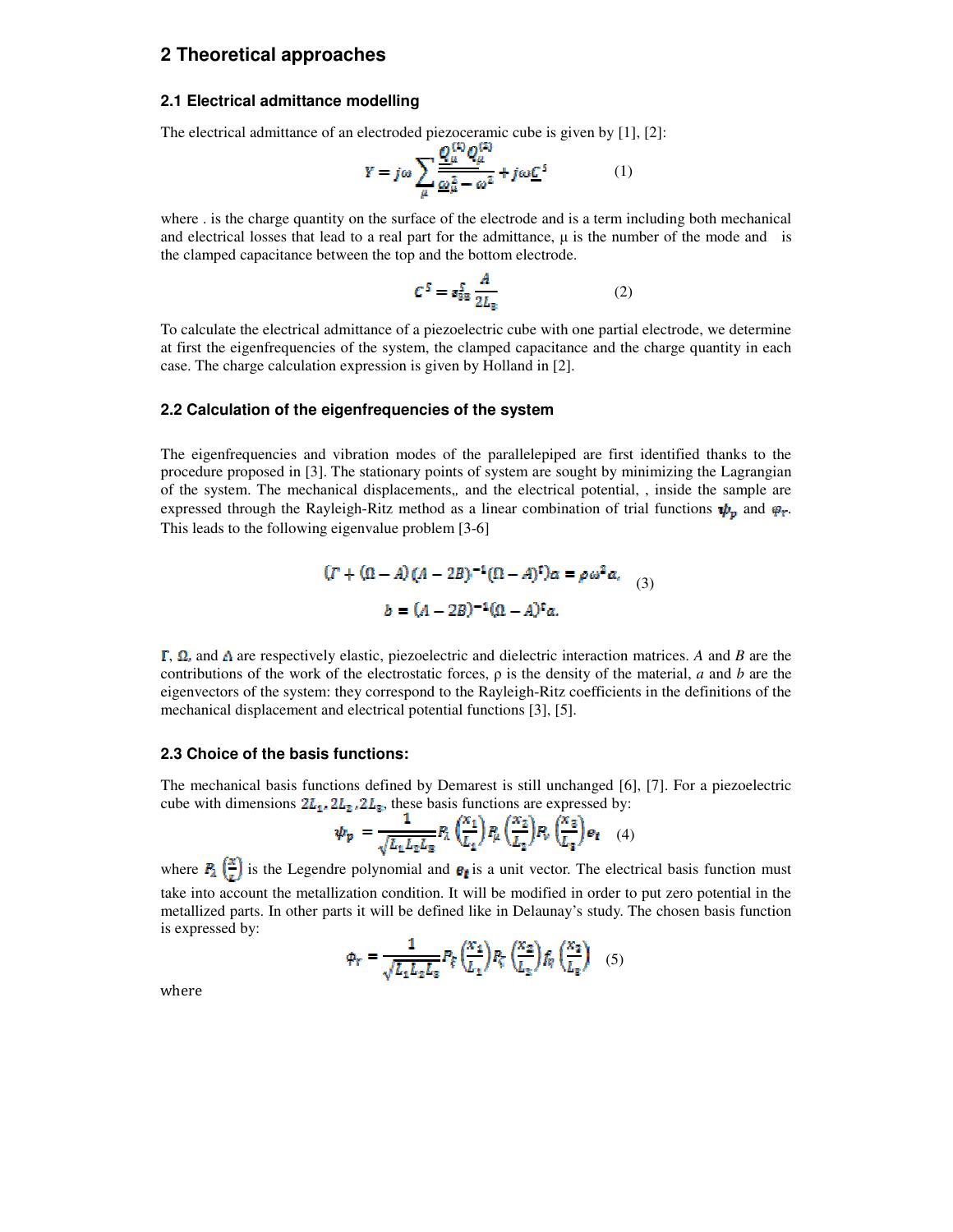$$
f_{\eta}\left(\frac{x_3}{L_3}\right) = \begin{cases} (-1)^{\eta} \left(1 - \frac{x_3}{L_2}\right)^2 P_{\eta}\left(\frac{x_3}{L_2}\right) \text{ in metalized part} \\ (-1)^{\eta} \frac{1}{2} \left(1 + \frac{x_3}{L_3}\right) P_{\eta}\left(\frac{x_3}{L_3}\right) \text{ in other part} \end{cases} \tag{6}
$$

### **3 Results and discussions**

The theoretical admittances of a Pz27 piezoceramic has been calculated for various electrode sizes (Fig. 1) and compared to electrical admittance measurements. The properties used for theoretical calculations are:  $C_{11}^{E}$ =153,  $C_{12}^{E}$ =108,  $C_{13}^{E}$ =87,  $C_{33}^{E}$ =111,  $C_{44}^{E}$ =25,  $C_{66}^{E}$ =22.5 in GPa;  $e_{15}=9.6$ ,  $e_{31}=2.96$ ,  $e_{33}=19.2$  in C/m<sup>2</sup>;  $\varepsilon_{11}^S=1117$ ,  $\varepsilon_{33}^S=911$  in  $\varepsilon_0$ ;  $\delta_m=1.49\%$  and  $\delta_e=1.01\%$ .

#### **3.1 Experimental set-up and samples presentation**



1a) Sample configurations The electrodes are sizes are 1/25, 4/25, 9/25, 16/25 and 25/25 of the full electrode



1b) Experimental set-up

**Fig. 1.** Experimental photo of the samples with different size of electrodes and set-up.

Five samples with different electrode sizes were characterised (Fig 1a)). Electrical impedance and admittance of the sample were measured in the 100 kHz-250 kHz frequency range using an Omicron Bode analyser using a specific sample holder (Fig 1b)). They were transferred to a computer for comparison with theoretical admittances.



#### **3.2 Comparison of the different spectra**

**Fig. 2.** Real part of the electrical admittance: 2a) theory and 2b) experiment.

Both in the theory and the experiment the number of excited mode depends on the electrode size. The configuration 1 exhibits ten resonances in the theory (nine in the experiment) while the configuration 9 exhibits only three resonances. In the first case, the excitation conditions are such that free vibrations of the cube are observed. For a fully electrodes sample on both faces, the strong symmetry is imposed by the electrodes and only thickness modes are generated.

Experimental and theoretical results show a shift of the first resonance mode toward the low frequency. Figure 3 shows the evolution of the first resonance mode versus the relative area of the